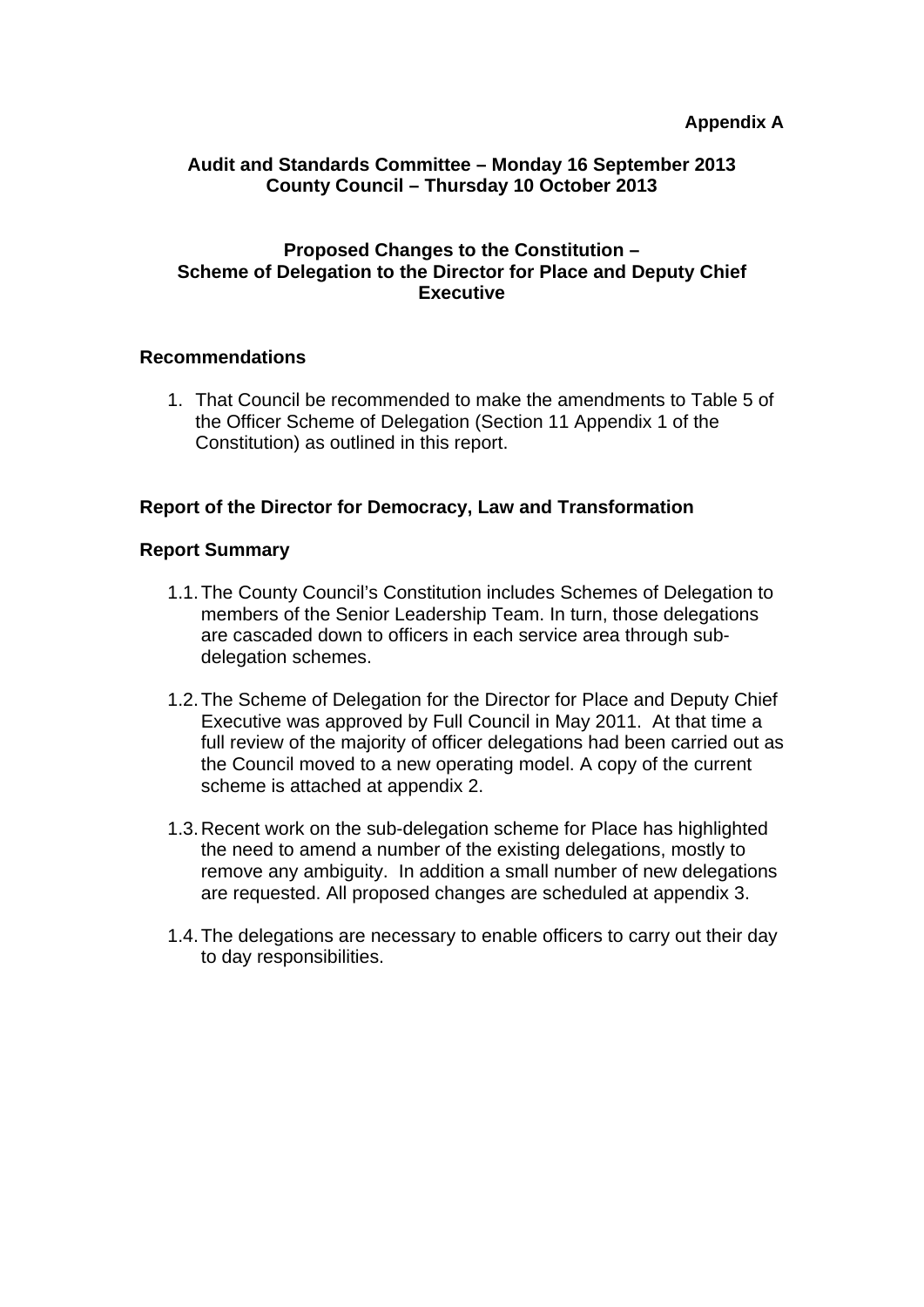# **2.0 Equalities Implications**

2.1 None

# **3.0 Legal Implications**

3.1 Changes are requested where ambiguity provides the opportunity to challenge decisions made on services delivered by PLACE.

# **4.0 Resource and Value for Money Implications**

4.1 None

# **5.0 Risk Implications**

5.1 It is important that the Council reviews its Constitution regularly to ensure that it is fit for purpose.

Report Author:

| Author's name: | <b>Julie Plant</b>               |
|----------------|----------------------------------|
| Telephone No:  | (01785) 276135                   |
| e-mail:        | Julie.plant@staffordshire.gov.uk |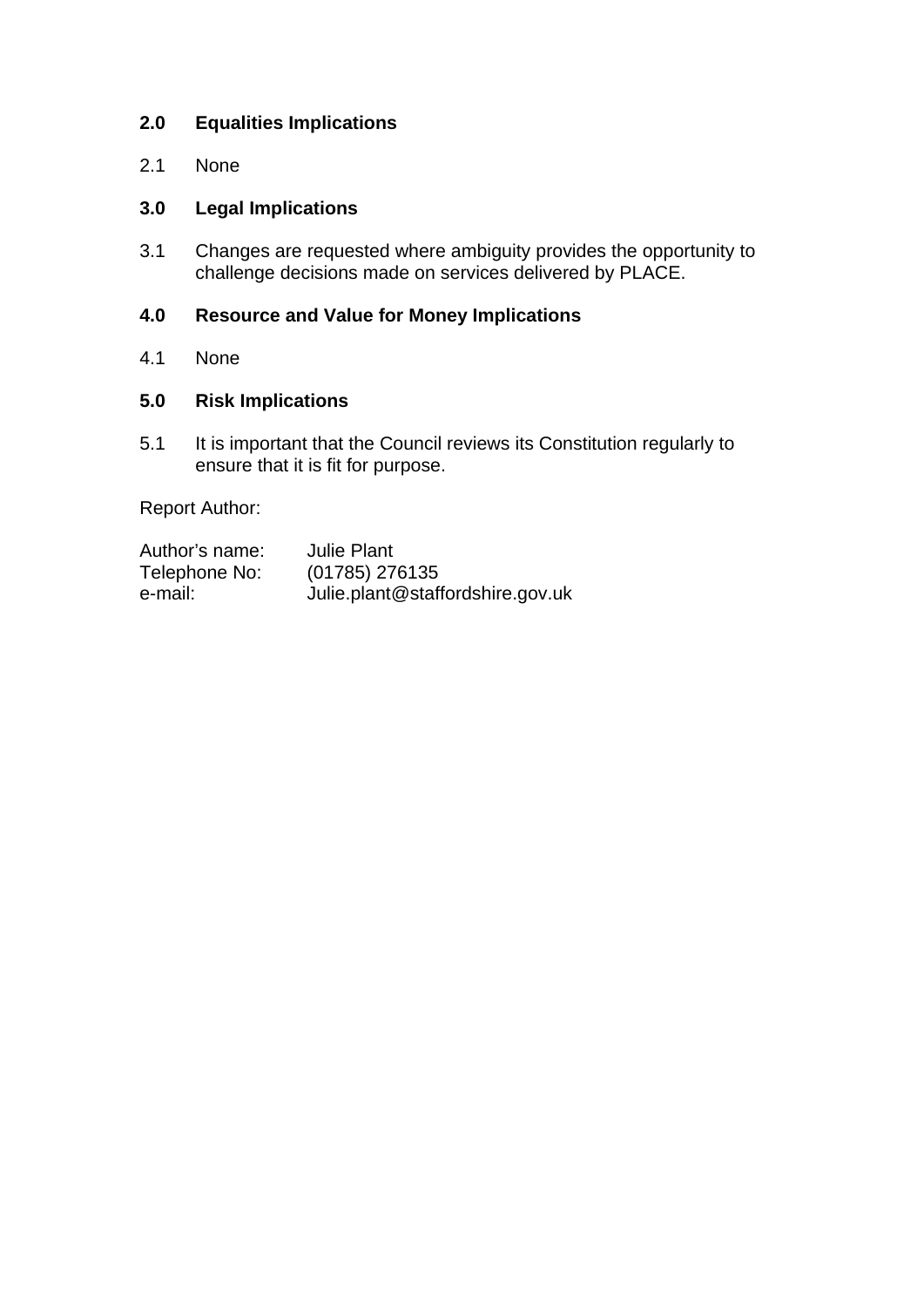# **TABLE 5**

# **DELEGATIONS TO THE DIRECTOR FOR PLACE AND DEPUTY CHIEF EXECUTIVE**

|    | <b>DELEGATION</b>                                                                                                                                                                                                                                                                                                                                                                                                                                                                                                                                 | <b>OVERALL</b><br><b>RESPONSIBLE</b><br><b>BODY</b> |
|----|---------------------------------------------------------------------------------------------------------------------------------------------------------------------------------------------------------------------------------------------------------------------------------------------------------------------------------------------------------------------------------------------------------------------------------------------------------------------------------------------------------------------------------------------------|-----------------------------------------------------|
|    | <b>HIGHWAYS</b>                                                                                                                                                                                                                                                                                                                                                                                                                                                                                                                                   |                                                     |
| 1  | To exercise all the powers and duties of the<br>County Council under the Highways Act 1980<br>(other than Sections 90A to 90i), the<br>Countryside and Rights of Way Act 2000, the<br>Rights of Way Act 1990 and the Traffic<br>Management Act 2004 in relation to roads,<br>highways, footpaths, bridleways and byways<br>open to all traffic and to serve all notices and<br>take all steps as the Acts may require in<br>connection with the exercise of such powers<br>and duties                                                             | <b>COUNCIL</b>                                      |
| 2  | After seeking the views in each case of the<br>local member(s) of the County Council<br>affected thereby and the relevant District<br>Council and Parish Council, and provided the<br>local member(s) of the County Council so<br>consulted do not object thereto, to exercise,<br>the powers and duties of the County Council<br>under Sections 90A to 90i of the Highways<br>Act 1980 (Road Humps and other Traffic<br>Calming Works); and under the Road Traffic<br>Regulation Act 1984 (as amended or any<br>subsequent re-enactment thereof) | <b>COUNCIL</b>                                      |
| 3  | To determine objections to proposed Traffic<br>Regulation Orders under paragraph 2 above<br>(other than those made by the local members<br>of the County Council affected thereby)                                                                                                                                                                                                                                                                                                                                                                | <b>COUNCIL</b>                                      |
| 3a | To be inserted - NEW DELEGATION<br>See Appendix 3 attached                                                                                                                                                                                                                                                                                                                                                                                                                                                                                        | <b>COUNCIL</b>                                      |
| 4  | In consultation with the Chief Constable,<br>District Councils, County Teachers (and other<br>representatives of organisations concerned<br>with road safety) to maintain, monitor, review<br>and implement a road safety strategy within<br>the County Council's road safety policies                                                                                                                                                                                                                                                            | <b>COUNCIL</b>                                      |
| 5  | To approve District Councils' proposals under                                                                                                                                                                                                                                                                                                                                                                                                                                                                                                     | <b>COUNCIL</b>                                      |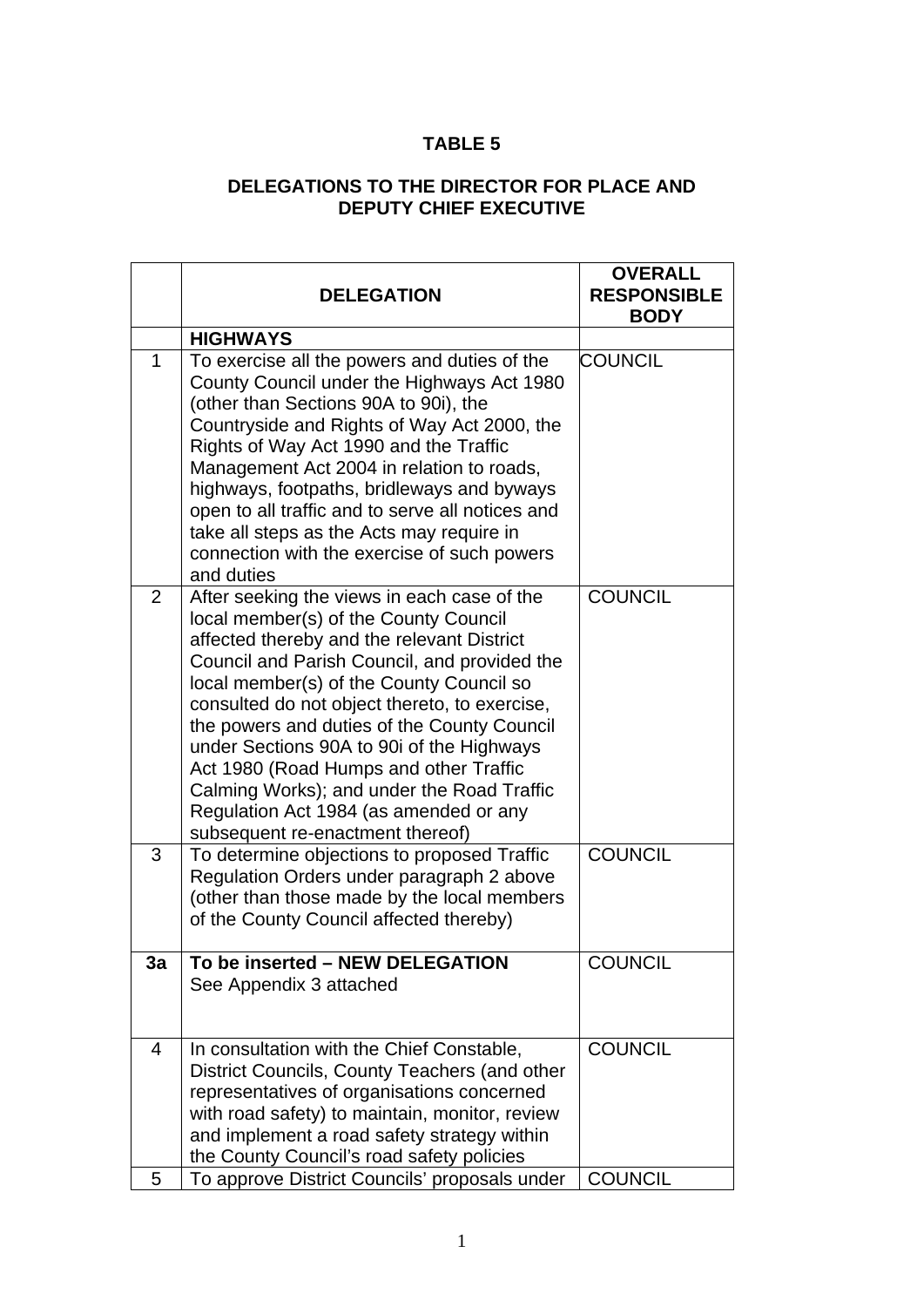|                | <b>DELEGATION</b>                                                                                                                                                                                                                                                                                                                                                                                                                 | <b>OVERALL</b><br><b>RESPONSIBLE</b><br><b>BODY</b> |
|----------------|-----------------------------------------------------------------------------------------------------------------------------------------------------------------------------------------------------------------------------------------------------------------------------------------------------------------------------------------------------------------------------------------------------------------------------------|-----------------------------------------------------|
|                | Sections 23 (market places) and 38 (cycling in<br>pedestrian areas) of the Staffordshire Act<br>1983                                                                                                                                                                                                                                                                                                                              |                                                     |
| 6              | To approve District Councils' applications for<br>Orders to amend charges for parking places<br>in accordance with the powers contained in<br>Section 35 of the Road Traffic Regulation Act<br>1984                                                                                                                                                                                                                               | <b>COUNCIL</b>                                      |
| $\overline{7}$ | To take action on behalf of the County<br>Council, after consultation where appropriate<br>with District Councils, under Sections 5 (traffic<br>signs), 6 (damage to footways), 7 (plans of<br>new streets), 8 (vesting of former highway<br>land) & 10 (grass verges etc) of the<br>Staffordshire Act 1983                                                                                                                       | <b>COUNCIL</b>                                      |
| 8              | To grant street works licences under the New<br>Roads and Street Works Act 1991                                                                                                                                                                                                                                                                                                                                                   | <b>COUNCIL</b>                                      |
| 9              | To issue Fixed Penalty Notices under Section<br>95 of the New Roads and Street Works Act as<br>amended by Section 41 of the Traffic<br>Management Act 2004                                                                                                                                                                                                                                                                        |                                                     |
| 10             | To deal with individual cases where an altered<br>highway produces a significant and obvious<br>hardship either by the alteration directly or by<br>a substantial increase in traffic which has<br>been triggered by the alteration and where the<br>total cost of providing discretionary noise<br>insulation does not exceed the current cost of<br>£5,000 per scheme (index linked in<br>subsequent years by the national GDP) | <b>COUNCIL</b>                                      |
| 11             | To take and implement any decisions<br>necessary to fulfil the obligations of the<br>County Council pursuant to, and in<br>accordance with, a Service Level Agreement<br>relating to the Council's participation in the<br>Staffordshire Road Safety Partnership,<br>including approving the annual operational<br>plan for the Partnership                                                                                       | <b>COUNCIL</b>                                      |
| 12             | To adopt new streets and private streets as<br>highways maintainable at public expense,<br>subject to public record being kept of the date<br>of the adoption                                                                                                                                                                                                                                                                     | <b>COUNCIL</b>                                      |
| 13             | To make temporary closure orders for public<br>paths under Section 14 of the Road Traffic<br>Regulation Act 1984 because of works on, or<br>near, the path or because of the likelihood of<br>danger or damage                                                                                                                                                                                                                    | <b>COUNCIL</b>                                      |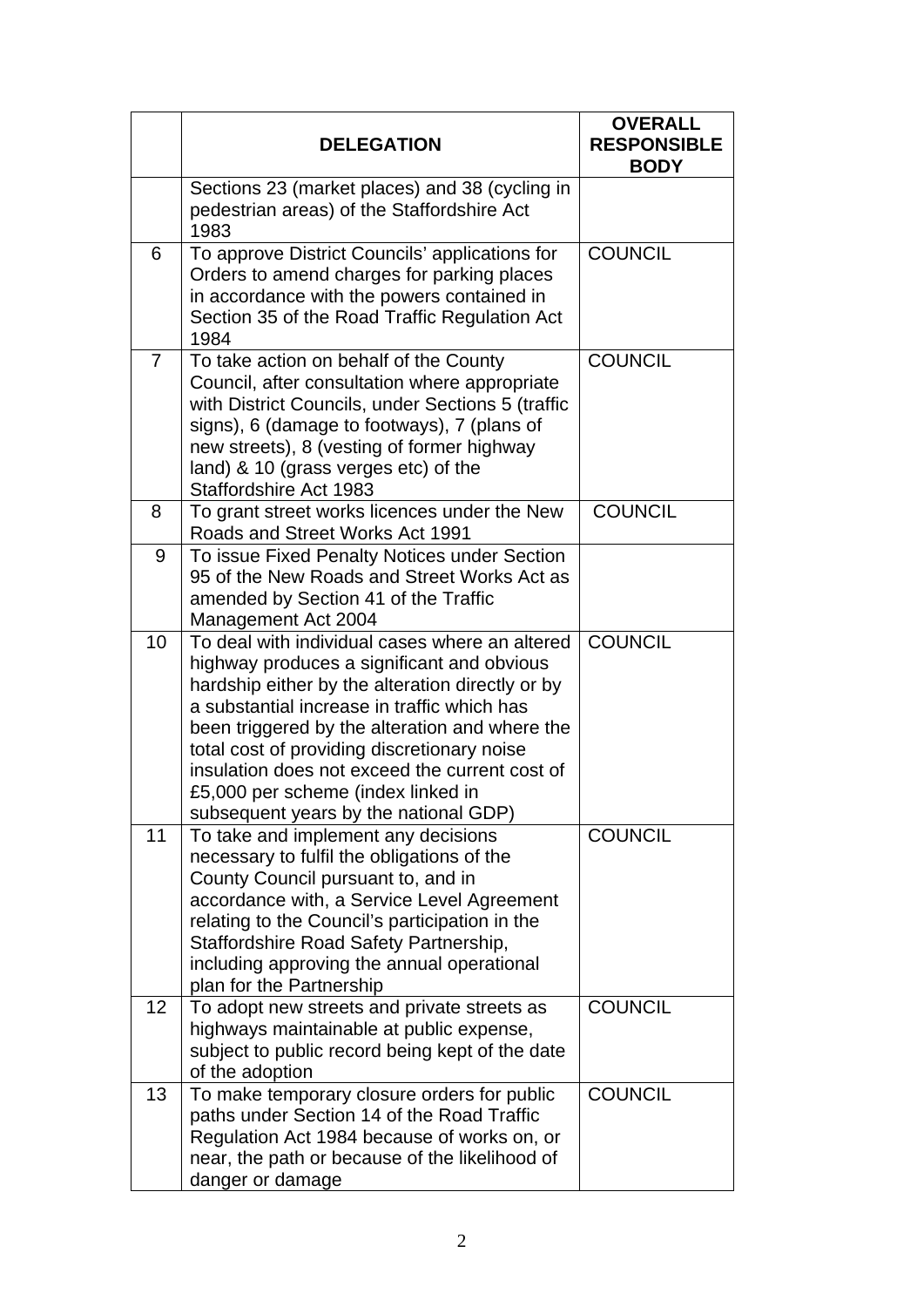|    | <b>DELEGATION</b>                                                                                                                                                                                                                                                                                                                                                                                                                                                                                                                                                                                                                                                                                                                                                                                                | <b>OVERALL</b><br><b>RESPONSIBLE</b><br><b>BODY</b> |
|----|------------------------------------------------------------------------------------------------------------------------------------------------------------------------------------------------------------------------------------------------------------------------------------------------------------------------------------------------------------------------------------------------------------------------------------------------------------------------------------------------------------------------------------------------------------------------------------------------------------------------------------------------------------------------------------------------------------------------------------------------------------------------------------------------------------------|-----------------------------------------------------|
| 14 | To authorise the stopping up of parts of the<br>highway network under the provisions of<br>Section 247 of the Town and Country<br>Planning Act 1990                                                                                                                                                                                                                                                                                                                                                                                                                                                                                                                                                                                                                                                              | <b>COUNCIL</b>                                      |
| 15 | To exercise all the powers and duties of the<br>County Council under the Flood and Water<br>Management Act 2010 and the Flood Risk<br><b>Regulations 2009</b>                                                                                                                                                                                                                                                                                                                                                                                                                                                                                                                                                                                                                                                    | <b>COUNCIL</b>                                      |
|    | <b>PLANNING</b>                                                                                                                                                                                                                                                                                                                                                                                                                                                                                                                                                                                                                                                                                                                                                                                                  |                                                     |
| 16 | Unless the observations which the Director for<br>Place and Deputy Chief Executive proposes<br>to give would represent a material departure<br>from a planning policy for which the County<br>Council is responsible:-<br>To give the County Council's<br>observations to District Councils,<br>adjoining authorities, Government<br><b>Departments and Statutory</b><br>Undertakers/Public Utilities in response<br>to consultations on planning, planning-<br>related or environmental applications<br>or policy documents<br>To give the County Council's<br>$\bullet$<br>observations to District Councils on<br>highway and highway-related matters<br>To give the County Council's<br>observations to the Environment<br>Agency in response to consultations on<br><b>Environmental Permits and policy</b> | COUNCIL/<br><b>CABINET</b><br>(LOCAL<br>CHOICE)     |
|    | documents.                                                                                                                                                                                                                                                                                                                                                                                                                                                                                                                                                                                                                                                                                                                                                                                                       |                                                     |
| 17 | To refer to the Secretary of State for<br>Communities and Local Government and any<br>District Council's proposal for its own<br>development which would be detrimental to<br>the County Council's interests or which would<br>be contrary to the County Council's views                                                                                                                                                                                                                                                                                                                                                                                                                                                                                                                                         | <b>COUNCIL</b>                                      |
| 18 | To authorise the Peak Park Authority to<br>discharge the County Council's powers and<br>functions under the Ancient Monuments and<br>Archaeological Areas Act 1979 in respect of<br>that part of the Peak District National Park<br>which is within Staffordshire, without prejudice<br>to the exercise concurrently by the County<br>Council within that area of their powers under<br>the Act                                                                                                                                                                                                                                                                                                                                                                                                                  | <b>COUNCIL</b>                                      |
| 19 | To be amended<br>See appendix 3 attached                                                                                                                                                                                                                                                                                                                                                                                                                                                                                                                                                                                                                                                                                                                                                                         | COUNCIL/<br><b>CABINET</b>                          |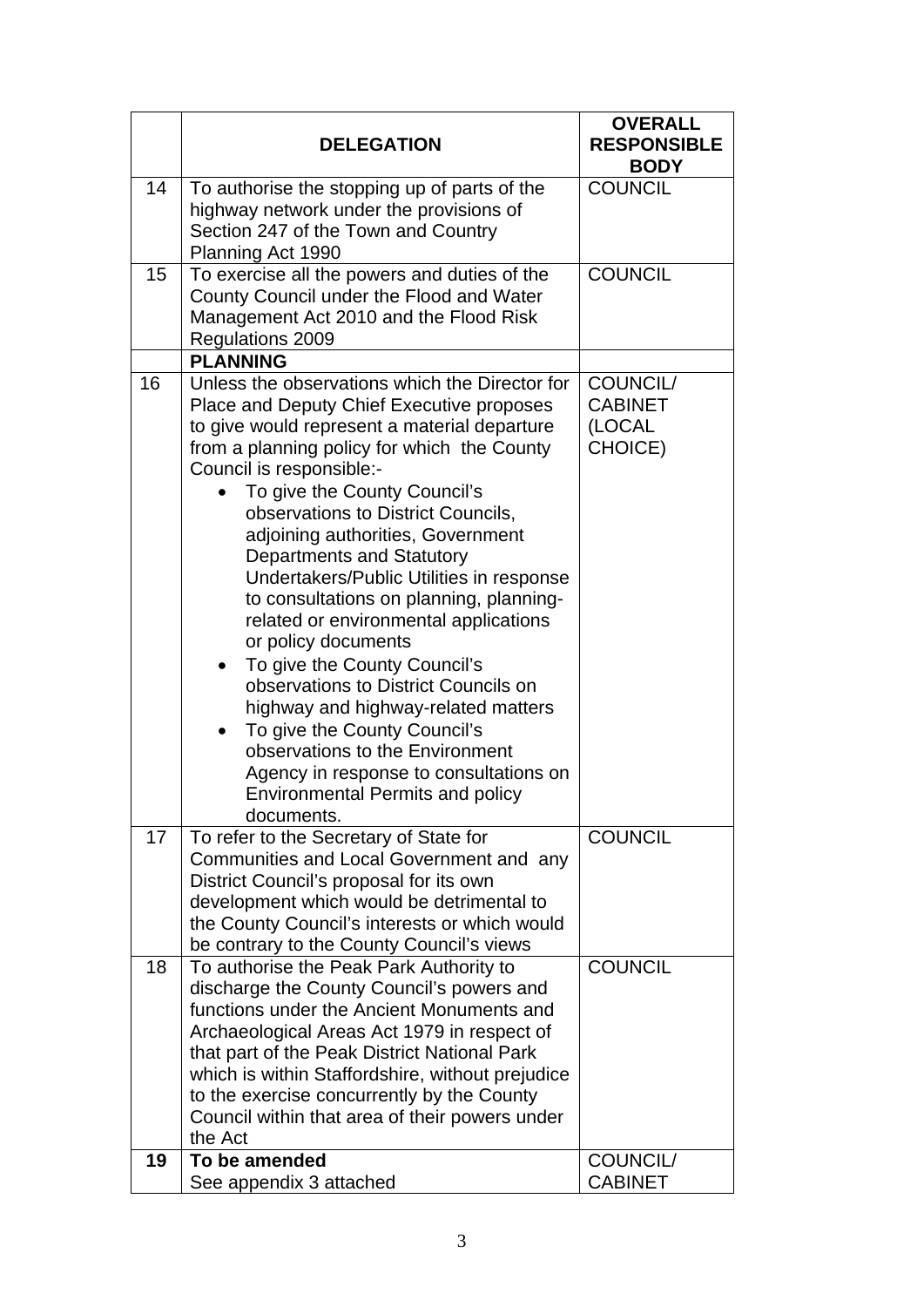|          | <b>DELEGATION</b>                                                                                                                                                                                                                                                                                                                                                                                                                                                                                                                                                                                                                                                                                                                                                                                                                                                                          | <b>OVERALL</b><br><b>RESPONSIBLE</b><br><b>BODY</b> |
|----------|--------------------------------------------------------------------------------------------------------------------------------------------------------------------------------------------------------------------------------------------------------------------------------------------------------------------------------------------------------------------------------------------------------------------------------------------------------------------------------------------------------------------------------------------------------------------------------------------------------------------------------------------------------------------------------------------------------------------------------------------------------------------------------------------------------------------------------------------------------------------------------------------|-----------------------------------------------------|
|          |                                                                                                                                                                                                                                                                                                                                                                                                                                                                                                                                                                                                                                                                                                                                                                                                                                                                                            | (LOCAL<br>CHOICE)                                   |
| 20       | Subject to first consulting the Director of<br>Democracy, Law and Transformation:<br>To grant or refuse a Certificate of<br>Lawfulness (CLU) for minerals and<br>or/waste development<br>To determine whether or not to take<br>formal action<br>To issue or withdraw an Enforcement<br>$\bullet$<br>Notice, or waive or relax any<br>requirements of the Notice<br>To serve a Planning Contravention<br>$\bullet$<br><b>Notice</b><br>To serve a Breach of Condition Notice<br>To seek an Injunction in respect of an<br>$\bullet$<br>actual breach or an apprehended<br>breach of planning control<br>To serve a Notice relating to<br>$\bullet$<br>replacement of trees<br>To serve a Temporary Stop Notice<br>$\bullet$<br>To issue notices seeking details of the<br>ownership of a site<br>To approve the commencement of<br>legal proceedings for non-compliance<br>with any notice | <b>COUNCIL</b>                                      |
| 20a      | To be inserted - NEW DELEGATION                                                                                                                                                                                                                                                                                                                                                                                                                                                                                                                                                                                                                                                                                                                                                                                                                                                            | <b>COUNCIL</b>                                      |
| 21<br>22 | To authorise the serving of a Stop Notice in<br>conjunction with an Enforcement Notice,<br>subject to the approval of the Chairman or (in<br>his absence) the Vice-Chairman of Planning<br>Committee and to consultation with the<br>Director of Democracy, Law and<br>Transformation and the Local Member. Sub<br>delegated only to Head of Sustainable County<br>To consider any representations or offers<br>received from any person upon whom a<br><b>Planning Contravention Notice has been</b><br>served and to makedecisions as to what<br>action should be taken in response to those<br>representations                                                                                                                                                                                                                                                                          | <b>COUNCIL</b>                                      |
| 23       | To be amended<br>See appendix 3 attached                                                                                                                                                                                                                                                                                                                                                                                                                                                                                                                                                                                                                                                                                                                                                                                                                                                   | <b>COUNCIL</b>                                      |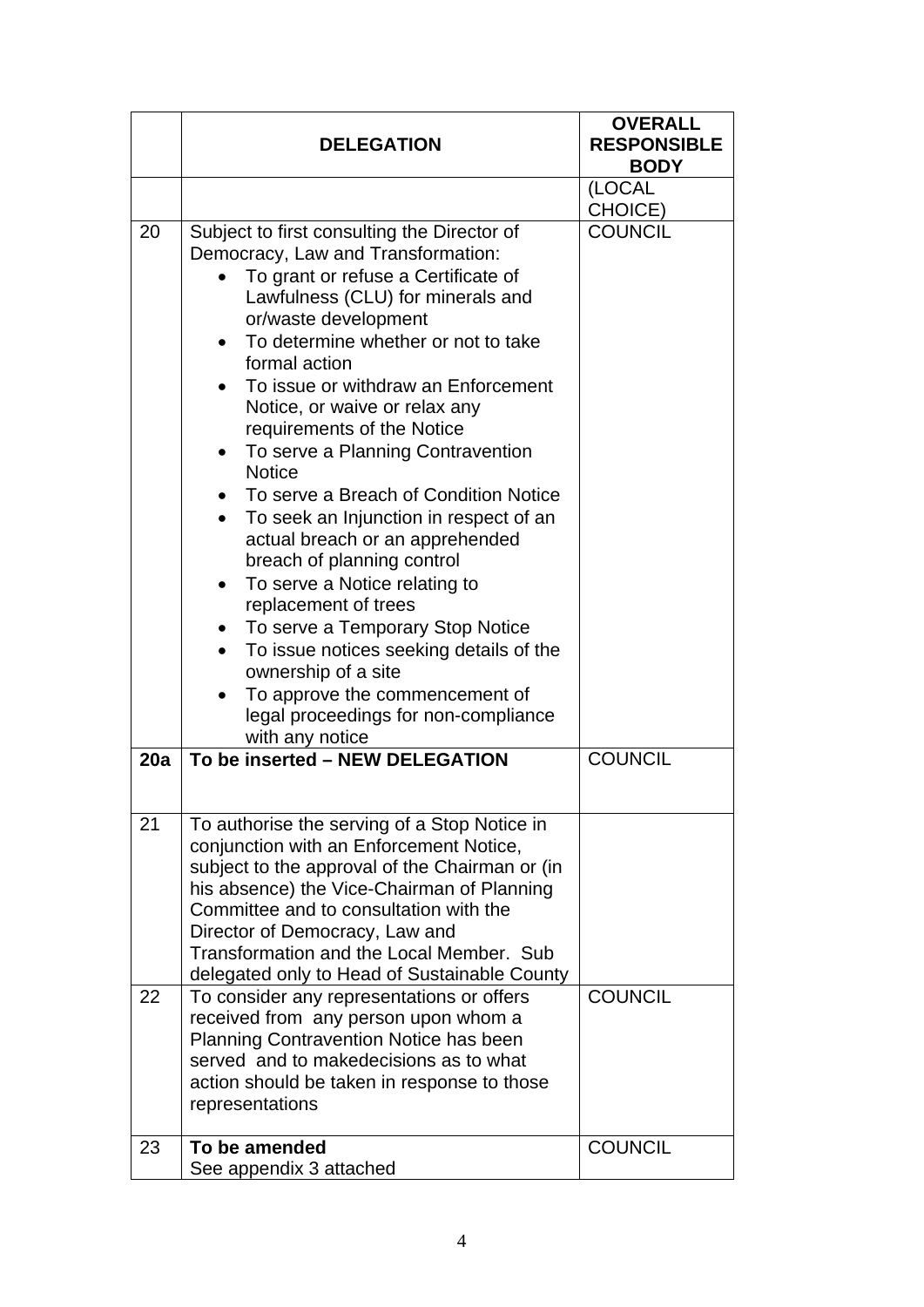|    | <b>DELEGATION</b>                                                                                                                                                                                                                                                                                                                                                                                                                                                                                                                                                                                                                                                                                                                                                                                        | <b>OVERALL</b><br><b>RESPONSIBLE</b><br><b>BODY</b> |
|----|----------------------------------------------------------------------------------------------------------------------------------------------------------------------------------------------------------------------------------------------------------------------------------------------------------------------------------------------------------------------------------------------------------------------------------------------------------------------------------------------------------------------------------------------------------------------------------------------------------------------------------------------------------------------------------------------------------------------------------------------------------------------------------------------------------|-----------------------------------------------------|
| 24 | To approve submissions by mineral<br>undertakers and the Coal Authority under the<br>provisions of the Town and Country Planning<br>(General Permitted Development) Order 1995<br>and subsequent orders and applications for<br>prior notification under Parts 6, 19, 20 21, 22,<br>23 and 31 of that order, and to determine<br>applications for prior approval                                                                                                                                                                                                                                                                                                                                                                                                                                         | <b>COUNCIL</b>                                      |
| 25 | To be amended<br>See appendix 3 attached                                                                                                                                                                                                                                                                                                                                                                                                                                                                                                                                                                                                                                                                                                                                                                 | <b>COUNCIL</b>                                      |
| 26 | In the case of extreme urgency and in<br>consultation with the Chairman of the<br>Planning Committee to issue directions under<br>the Town and Country Planning (General<br>Permitted Development) Order 1995 with<br>regard to a restriction of permitted<br>development                                                                                                                                                                                                                                                                                                                                                                                                                                                                                                                                | <b>COUNCIL</b>                                      |
| 27 | To give, in consultation with the Chairman of<br>the Planning Committee, a Direction that a<br>Tree Preservation Order shall have immediate<br>effect without previous confirmation, subject<br>to and under Section 201 of the Town and<br>Country Planning Act 1990                                                                                                                                                                                                                                                                                                                                                                                                                                                                                                                                    | <b>COUNCIL</b>                                      |
| 28 | To arrange for a site visit to be held in<br>connection with any development control<br>matter where in the opinion of the Director for<br>Place and Deputy Chief Executive the<br>consideration of that matter would be<br>facilitated or enhanced by such visit; and on<br>any such site visit to arrange for the<br>attendance of the Chairman of the Planning<br>Committee and such Members of the<br>Planning Committee as may be appropriate,<br>and the local member(s) of the County<br>Council affected by the matter, and where the<br>Director for Place and Deputy Chief Executive<br>considers it appropriate, for the relevant<br>District Council and/or Parish Council to be<br>represented, provided that no decision in<br>relation to that matter shall be taken on the<br>site visit | <b>COUNCIL</b>                                      |
| 29 | In relation to Schemes of Conditions under<br>the Environment Act 1995, in accordance with<br>government guidance, to:<br>Agree to requests to postpone the date<br>for the submission of Schemes of                                                                                                                                                                                                                                                                                                                                                                                                                                                                                                                                                                                                     | <b>COUNCIL</b>                                      |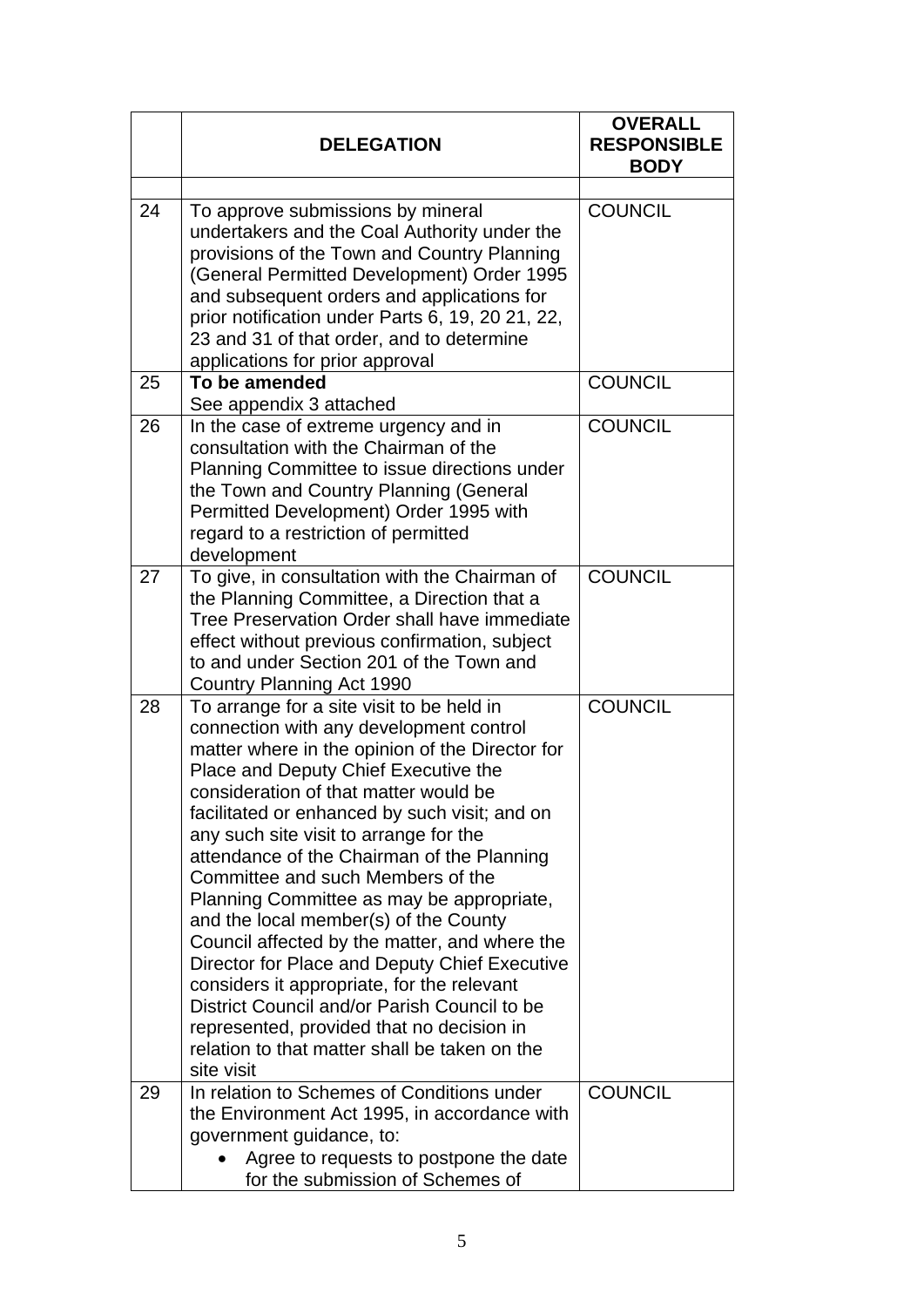| Conditions; or<br>Make requests to extend the date for<br>determination of Schemes of<br>Conditions<br><b>FOOTPATHS AND PUBLIC RIGHTS OF</b><br><b>WAY</b>                                                                                                                                                                                                                                             | <b>COUNCIL</b> |
|--------------------------------------------------------------------------------------------------------------------------------------------------------------------------------------------------------------------------------------------------------------------------------------------------------------------------------------------------------------------------------------------------------|----------------|
|                                                                                                                                                                                                                                                                                                                                                                                                        |                |
|                                                                                                                                                                                                                                                                                                                                                                                                        |                |
| 30<br>To exercise all the powers and duties of the<br>County Council under the Wildlife and<br>Countryside Act 1981, Countryside and<br>Rights of Way Act 2000 and the Conservation<br>of Habitats and Species Regulations 2010 in<br>relation to the operation and management of<br>it's country parks and public access lands                                                                        |                |
| 31<br>To designate a footpath as a cycle track<br>under the Cycle Tracks Act 1984                                                                                                                                                                                                                                                                                                                      | <b>COUNCIL</b> |
| 32<br>To keep the register of prescribed information<br>with respect to applications under Section<br>53(5) of the Wildlife and Countryside Act 1981                                                                                                                                                                                                                                                   | <b>COUNCIL</b> |
| 33<br>To enter into agreements with respect to<br>means of access to any access land under<br>Section 35 of the Countryside and Rights of<br>Way Act 2000 and to provide access in the<br>absence of such agreement under Section 37<br>of that Act                                                                                                                                                    | <b>COUNCIL</b> |
| To authorise the stopping up or diversion of a<br>34<br>footpath or bridleway and to extinguish public<br>rights of way over land held for planning<br>purposes under Sections 257 and 258 of the<br>Town and Country Planning Act 1990                                                                                                                                                                | <b>COUNCIL</b> |
| 35<br>To determine, in the case of non-contentious<br>applications and those arising at the County<br>Council's own volition, applications for<br>Definitive Map Modification Orders under<br>Section 53 of the Wildlife and Countryside Act<br>1981, subject to consultation with the Local<br>Member(s), and referral to the Countryside<br>Rights of Way Panel if the matter becomes<br>contentious | <b>COUNCIL</b> |
| 36<br>To exercise all the powers and duties of the<br>County Council under the Reservoirs Act<br>1975 and the Mines and Quarries Act 1954 in<br>relation to the management of the Reservoirs<br>and water bodies on its country parks and<br>public access lands                                                                                                                                       | <b>CABINET</b> |
| W <sub>2</sub> R<br>To make any decisions classified as<br>37                                                                                                                                                                                                                                                                                                                                          | <b>CABINET</b> |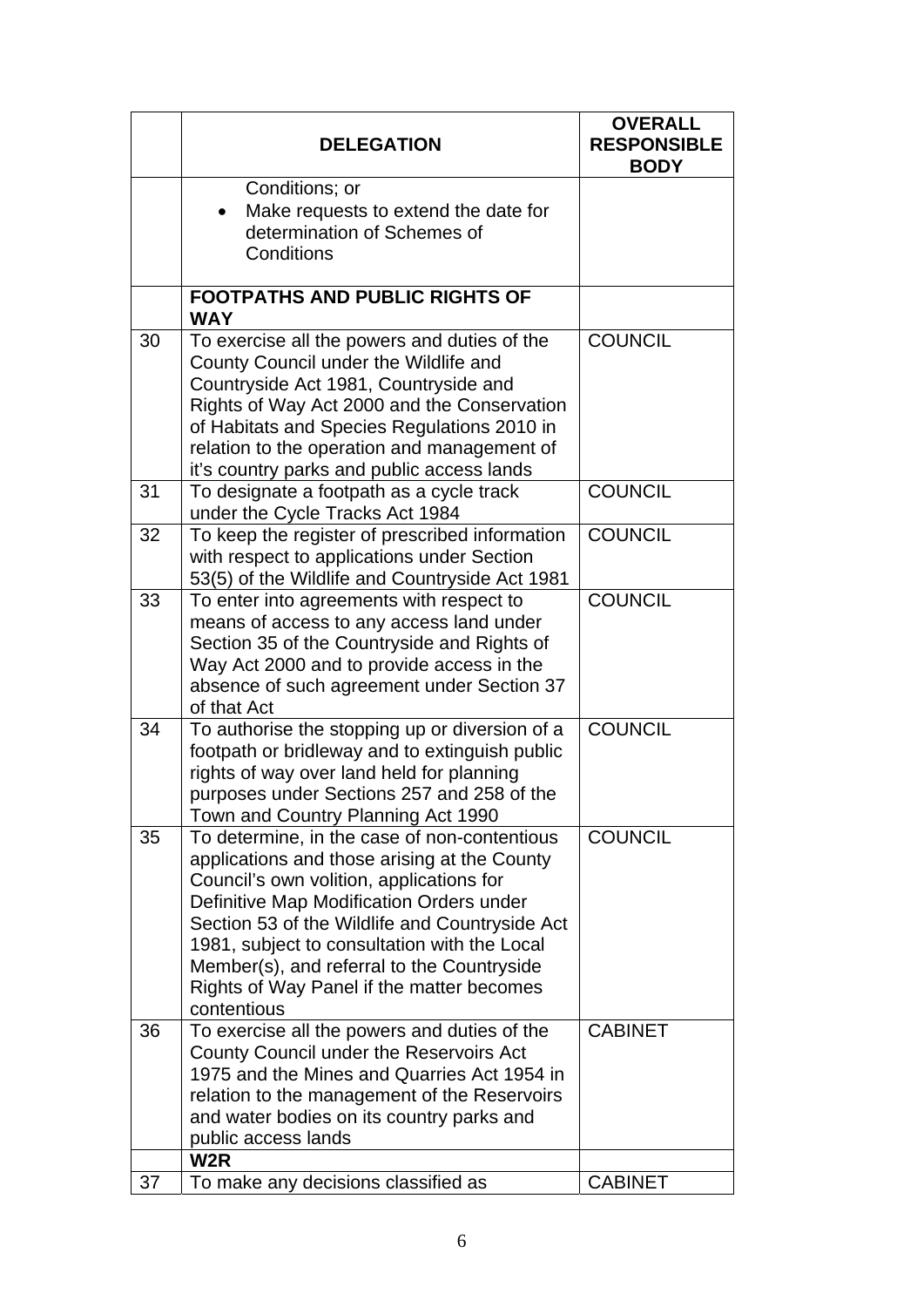|          | <b>DELEGATION</b>                                                                                                                                                                                                                                                                                                                                                                                                                                                                                                                                                                                           | <b>OVERALL</b><br><b>RESPONSIBLE</b><br><b>BODY</b> |
|----------|-------------------------------------------------------------------------------------------------------------------------------------------------------------------------------------------------------------------------------------------------------------------------------------------------------------------------------------------------------------------------------------------------------------------------------------------------------------------------------------------------------------------------------------------------------------------------------------------------------------|-----------------------------------------------------|
|          | "Authority Representative Matters" on behalf<br>of Staffordshire County Council and the<br>Contract Management Board in connection<br>with the operation of Project W2R except<br>where such matters have been specifically<br>reserved for Cabinet decision                                                                                                                                                                                                                                                                                                                                                |                                                     |
| 38       | The Director for Place and Deputy Chief<br>Executive and the Contract Manager be<br>authorised to make any decisions on<br>"Contract Board Matters" on behalf of<br><b>Staffordshire County Council in connection</b><br>with the operation of Project W2R except<br>where such matters are reserved for Cabinet<br>decision                                                                                                                                                                                                                                                                                | <b>CABINET</b>                                      |
|          | <b>LAND AND PROPERTY</b>                                                                                                                                                                                                                                                                                                                                                                                                                                                                                                                                                                                    |                                                     |
| 39<br>40 | To take all steps in connection with the<br>administration and management of the<br>County Farms Estate including the purchase<br>and disposal of land, the acquisition and<br>granting of tenancies, licences and<br>wayleaves, the serving of notices in<br>connection with either estate, the granting of<br>consent for alterations in the property or its<br>use, and the settlement of rents, rent reviews,<br>compensation and/or valuations where<br>relevant<br>Jointly with the Director of Finance and<br>Resources, the approval of short term<br>licences (up to three months) for car parking | <b>CABINET</b><br><b>CABINET</b>                    |
| 41       | To authorise the Peak Park Authority to<br>discharge the County Council's functions, as<br>contained in the Countryside Act 1968, in<br>relation to land at the former Waterhouses<br><b>Railway Station</b>                                                                                                                                                                                                                                                                                                                                                                                                | <b>CABINET</b>                                      |
|          | <b>PUBLIC PROTECTION</b>                                                                                                                                                                                                                                                                                                                                                                                                                                                                                                                                                                                    |                                                     |
| 42       | To appoint qualified person(s) to hold the<br>following statutory offices:-<br>Public Analyst for the purposes of the<br>Food Safety Act 1990 and Agricultural<br>Analyst for the purposes of the<br>Agriculture Act 1970<br>Deputy Public Analyst for the purposes<br>of the Food Safety Act 1990<br>Deputy Agricultural Analyst for the<br>purposes of the Agriculture Act 1970<br>Chief Inspector of Weights and                                                                                                                                                                                         | <b>COUNCIL</b>                                      |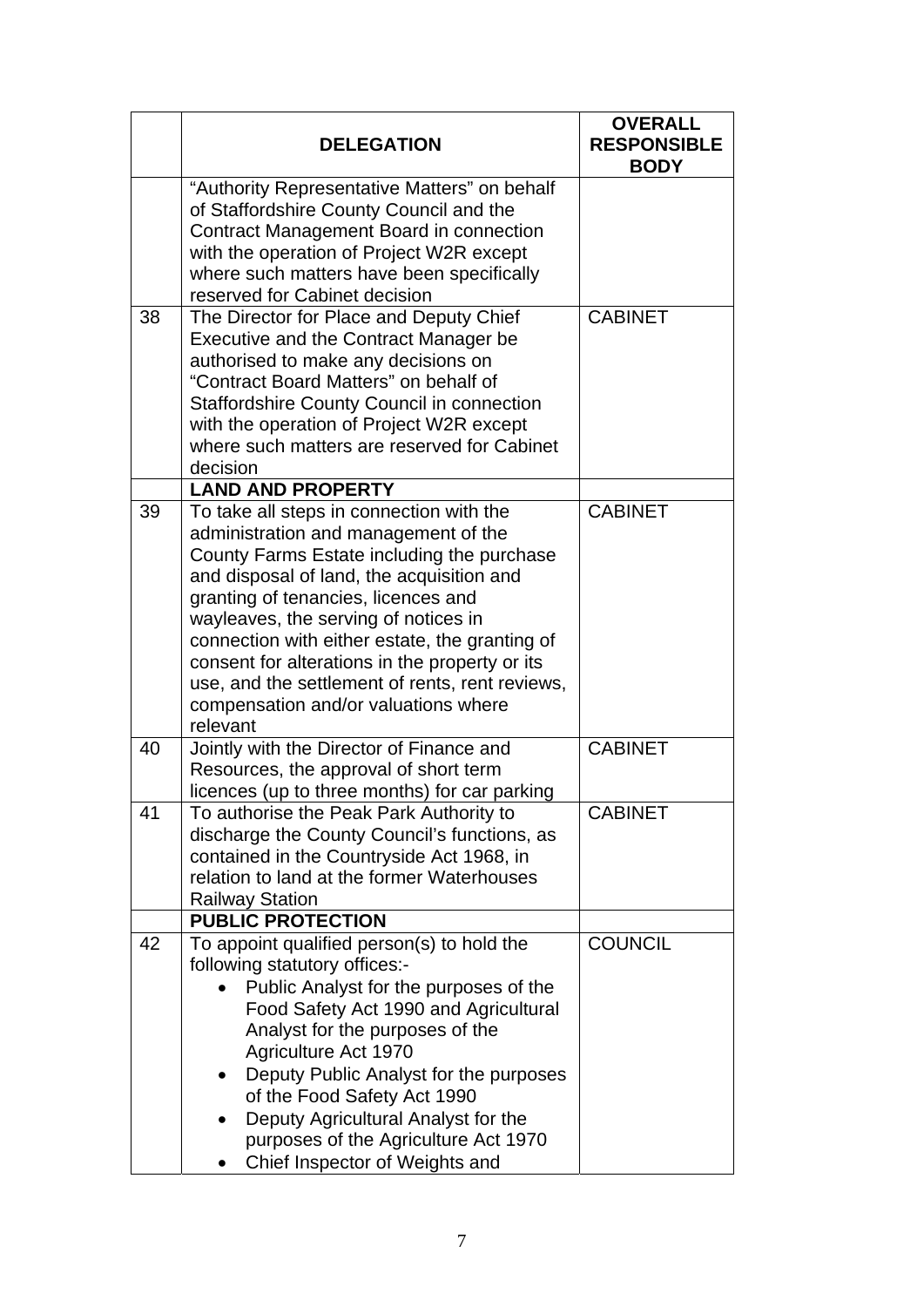|     | <b>DELEGATION</b>                                                                                                                                                                                                                                                                                                                                                                                                                                                                                                                                                                                                                                                                                                                                         | <b>OVERALL</b><br><b>RESPONSIBLE</b><br><b>BODY</b> |  |
|-----|-----------------------------------------------------------------------------------------------------------------------------------------------------------------------------------------------------------------------------------------------------------------------------------------------------------------------------------------------------------------------------------------------------------------------------------------------------------------------------------------------------------------------------------------------------------------------------------------------------------------------------------------------------------------------------------------------------------------------------------------------------------|-----------------------------------------------------|--|
|     | Measures for the purposes of the<br>Weights and Measures Act 1985                                                                                                                                                                                                                                                                                                                                                                                                                                                                                                                                                                                                                                                                                         |                                                     |  |
| 43  | To be the Proper Officer to undertake the<br>council's function with regard to the<br>appointment of coroner or deputy and to have<br>responsibility for financial expenditure                                                                                                                                                                                                                                                                                                                                                                                                                                                                                                                                                                            | <b>COUNCIL</b>                                      |  |
| 44  | To designate staff of the service as Inspector,<br>Authorised Officer and/or Sampling Officer, as<br>the case may be, for all purposes under<br>legislation conferring powers or duties on the<br>County Council in respect of the protection of<br>the public, consumers, animals both wild and<br>domestic, or the environment, and the<br>enforcement of which the County Council are<br>empowered to undertake; and to confer on<br>them all powers which the County Council<br>may confer for the purposes of determining<br>whether or not the provisions of such<br>legislation and any Orders and Regulations<br>are being complied with and all powers of<br>enforcing the same in accordance with the<br>relevant legal provisions for doing so | <b>COUNCIL</b>                                      |  |
| 44a | To be inserted - NEW DELEGATION<br>See appendix 3 attached                                                                                                                                                                                                                                                                                                                                                                                                                                                                                                                                                                                                                                                                                                | <b>COUNCIL</b>                                      |  |
| 45  | To designate staff of the service as being<br>authorised, after receipt of the necessary<br>information, to issue or where so authorised<br>to refuse or to revoke any licences or to<br>register any persons or premises or to issue<br>certificates and collect any fees pursuant to<br>legislation referred to in paragraph 43 above<br>upon such terms and conditions as may be<br>appropriate in each case                                                                                                                                                                                                                                                                                                                                           | <b>COUNCIL</b>                                      |  |
| 46  | To refuse to renew licences where licensees<br>have failed to submit the appropriate<br>petroleum spirit storage tank test certificate<br>and/or the appropriate petroleum spirit store<br>electrical installation test certificate by the due<br>date                                                                                                                                                                                                                                                                                                                                                                                                                                                                                                    | <b>COUNCIL</b>                                      |  |
| 47  | To authorise, in cases of urgency and subject<br>to consultation with the Chairman of the<br><b>Planning Committee</b><br>An application to a court under the<br>Safety of Sports Grounds Act 1975 to                                                                                                                                                                                                                                                                                                                                                                                                                                                                                                                                                     | <b>COUNCIL</b>                                      |  |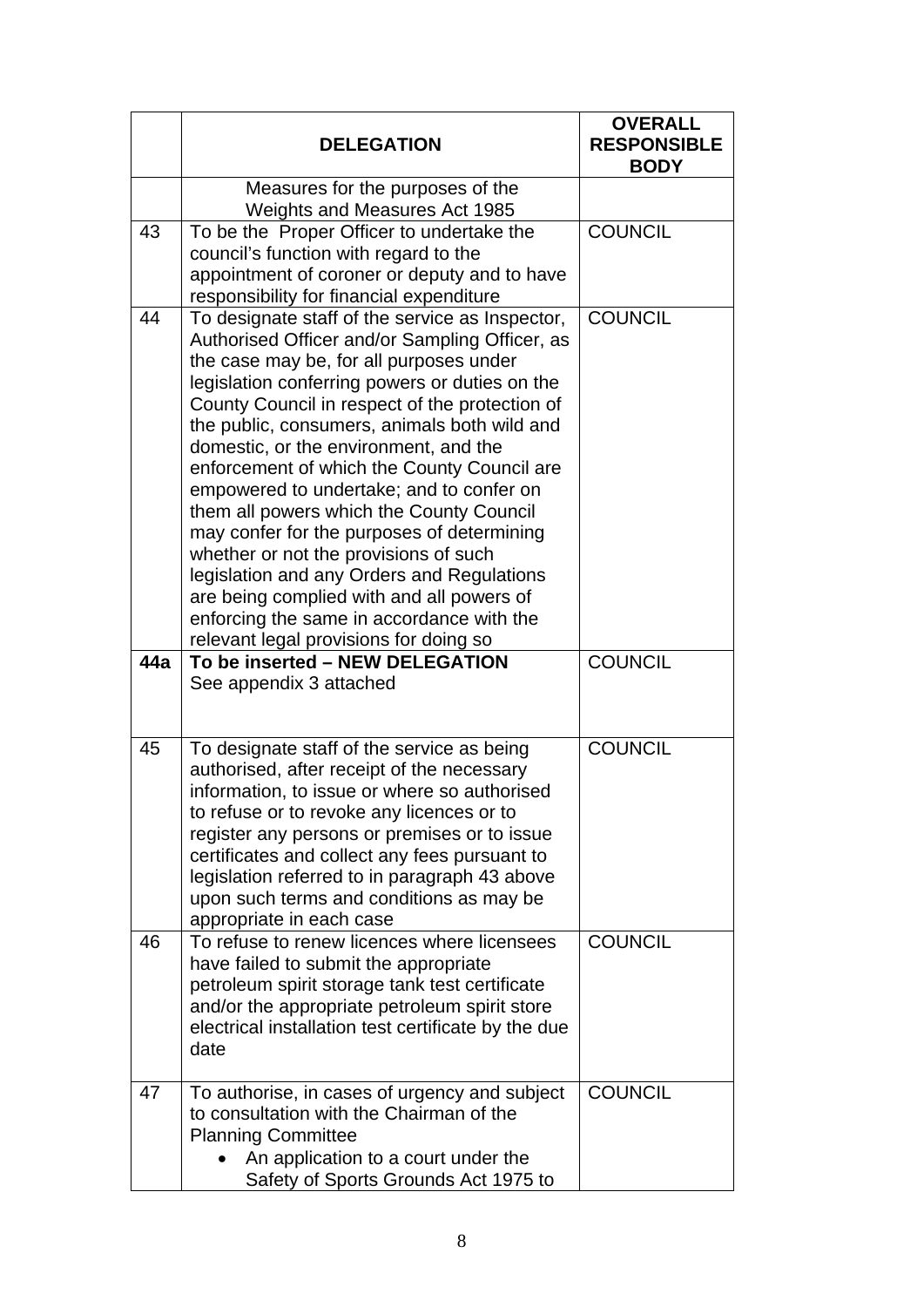|     | <b>DELEGATION</b>                                                                                                                                                                                                                                                                                                                                                                                                                                                                                                                                                         | <b>OVERALL</b><br><b>RESPONSIBLE</b><br><b>BODY</b> |
|-----|---------------------------------------------------------------------------------------------------------------------------------------------------------------------------------------------------------------------------------------------------------------------------------------------------------------------------------------------------------------------------------------------------------------------------------------------------------------------------------------------------------------------------------------------------------------------------|-----------------------------------------------------|
|     | prohibit or restrict the admission of<br>spectators;<br>The issue of a prohibition notice under<br>$\bullet$<br>the Fire Safety and Safety of places of<br>Sport Act 1987 when the risk to<br>spectators at a ground is so great that<br>until steps have been taken to reduce it<br>to a reasonable level, the admission of<br>spectators ought to be restricted or<br>prohibited<br>The serving of a preliminary notice to<br>$\bullet$<br>enforce safety at outdoor sports<br>grounds where it is confirmed that a<br>stand provides cover for more than 500<br>people |                                                     |
| 48  | To make technical amendments to Safety<br>Certificates                                                                                                                                                                                                                                                                                                                                                                                                                                                                                                                    | <b>COUNCIL</b>                                      |
| 48a | To be inserted - NEW DELEGATION<br>See appendix 3 attached                                                                                                                                                                                                                                                                                                                                                                                                                                                                                                                | <b>COUNCIL</b>                                      |
| 49  | To commence as a Responsible Authority a<br>review of a premise licence where the<br>circumstances reveal that there has been a<br>breach of Licensing Objectives                                                                                                                                                                                                                                                                                                                                                                                                         | <b>COUNCIL</b>                                      |
| 50  | To make an application to a court for a<br>warrant pursuant to legislation referred to in<br>paragraph 44 above                                                                                                                                                                                                                                                                                                                                                                                                                                                           | <b>COUNCIL</b>                                      |
| 51  | To approve information sharing protocols with<br>other agencies                                                                                                                                                                                                                                                                                                                                                                                                                                                                                                           | <b>COUNCIL</b>                                      |
| 52  | To authorise officers and persons appointed<br>by the Proper Officer from outside the<br>authority to act under Trading Standards<br>legislation as specified in any formal joint<br>working arrangements<br><b>CULTURE AND LEISURE</b>                                                                                                                                                                                                                                                                                                                                   | <b>COUNCIL</b>                                      |
| 53  | To take decisions on the allocation of grants<br>from the County Council's Arts Grants<br>Scheme                                                                                                                                                                                                                                                                                                                                                                                                                                                                          | <b>CABINET</b>                                      |
| 54  | To authorise the disposal of artefacts from the<br><b>County Museum collection</b>                                                                                                                                                                                                                                                                                                                                                                                                                                                                                        | <b>CABINET</b>                                      |
| 55  | To sign off grant applications for grants over<br>£50,000                                                                                                                                                                                                                                                                                                                                                                                                                                                                                                                 | <b>CABINET</b>                                      |
| 56  | <b>TRANSPORT</b><br>To be inserted - NEW DELEGATION                                                                                                                                                                                                                                                                                                                                                                                                                                                                                                                       | <b>CABINET</b>                                      |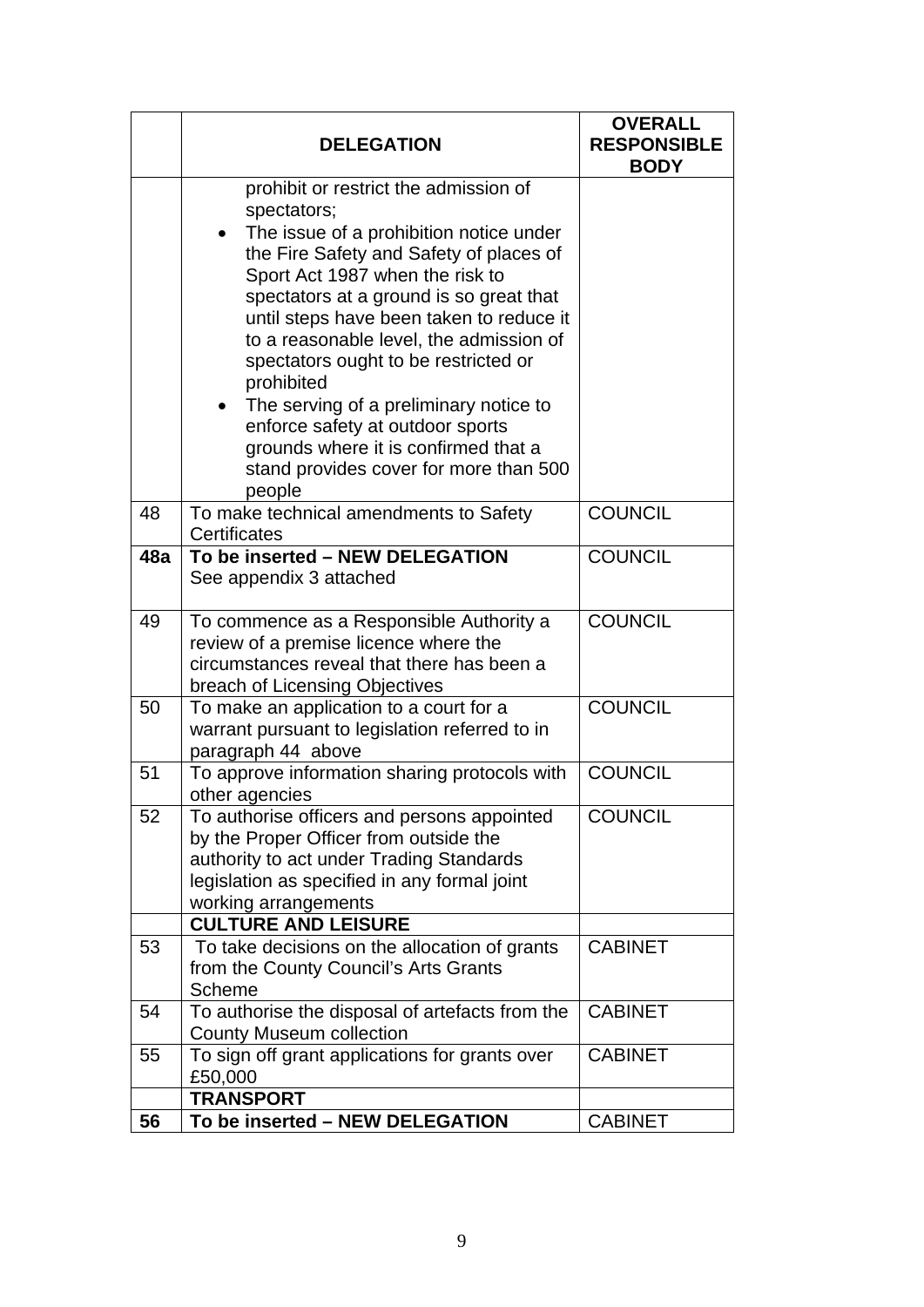## **DELEGATIONS TO THE DIRECTOR FOR PLACE AND DEPUTY CHIEF EXECUTIVE**

| <b>Item No</b>              | <b>Subject</b>                               | <b>Existing</b> | <b>Proposed</b>                                                                                                                                                                                                                                                                                                                                                                                                                                                                                                                                | <b>Reason for Change</b>                                                                                                                                                                                                                                                                                                                                                                                                                                                                                                                                                 |
|-----------------------------|----------------------------------------------|-----------------|------------------------------------------------------------------------------------------------------------------------------------------------------------------------------------------------------------------------------------------------------------------------------------------------------------------------------------------------------------------------------------------------------------------------------------------------------------------------------------------------------------------------------------------------|--------------------------------------------------------------------------------------------------------------------------------------------------------------------------------------------------------------------------------------------------------------------------------------------------------------------------------------------------------------------------------------------------------------------------------------------------------------------------------------------------------------------------------------------------------------------------|
| 3a (new)<br><b>HIGHWAYS</b> | <b>Cross</b><br>boundary<br>highway<br>works |                 | After seeking the views in each case<br>of the local member(s) of the County<br>Council affected thereby and<br>provided the local member(s) so<br>consulted do not object thereto, to<br>authorise:<br>(a) Neighbouring Authority to<br>discharge the County<br>Council's Highway functions<br>and powers on '; cross<br>boundary' contiguous<br>sections of road<br>(b) To authorise the County<br>Council to discharge a<br>neighbouring Authority's<br>Highways functions and<br>powers on 'cross boundary'<br>contiguous sections of road | There are from time to<br>time operational<br>efficiencies in permitting<br>an Authority to<br>undertake works on a<br>neighbouring Authority's<br>section of road,<br>especially where the<br>alternative would be a<br>duplication of work and<br>increased advertising<br>costs. It would also<br>provide for clarity of<br>information giving a<br>single point of contact<br>for members of the<br>public that may be<br>affected. One example<br>would be where a<br>temporary cross<br>boundary road closure<br>is required to enable<br>utilities works e.g. gas |

#### **PROPOSED AMENDMENTS/ADDITIONS**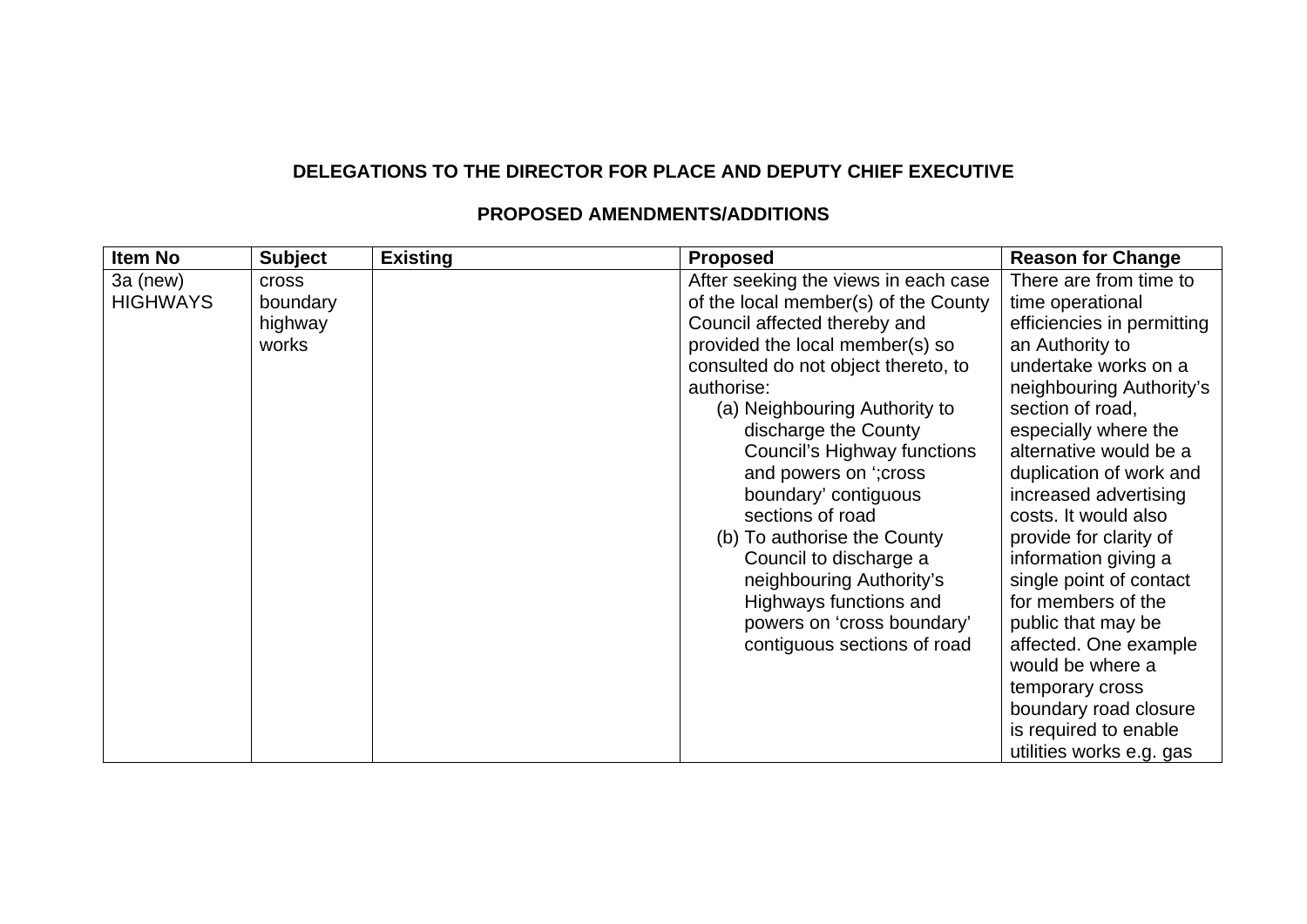|                                      |                                         |                                                                                                                                                                                                                                                                                                                            |                                                                                                                                                                                                                                                                                                                                               | main renewal. The<br>alternatives would be for<br>each Authority to make<br>a separate Traffic Order<br>affecting only their<br>section of road or for<br>each Authority to make<br>a 'joint Order' requiring<br>both parties to sign and<br>seal the Order. Both<br>options are<br>administratively<br>cumbersome. It is<br>expected that such<br>occurrences will be<br>infrequent. |
|--------------------------------------|-----------------------------------------|----------------------------------------------------------------------------------------------------------------------------------------------------------------------------------------------------------------------------------------------------------------------------------------------------------------------------|-----------------------------------------------------------------------------------------------------------------------------------------------------------------------------------------------------------------------------------------------------------------------------------------------------------------------------------------------|---------------------------------------------------------------------------------------------------------------------------------------------------------------------------------------------------------------------------------------------------------------------------------------------------------------------------------------------------------------------------------------|
| 19<br>(amendment)<br><b>PLANNING</b> | Granting/<br>Refusal of<br>applications | Where there is no objection to the<br>application or matter in question<br>from:<br>The Chairman of the<br>Planning Committee or the<br>nominated opposition<br>spokesperson; or<br>The relevant District Council<br>or Parish Council; or<br>The Local Member of the<br>County Council; or<br>A statutory consultee other | Where there is no objection to the<br>application or matter in question<br>from:<br>The Chairman of the Planning<br>Committee or the nominated<br>opposition spokesperson; or<br>The relevant District Council<br>or Parish Council; or<br>The Local Member of the<br>County Council; or<br>A statutory consultee other<br>than Sport England |                                                                                                                                                                                                                                                                                                                                                                                       |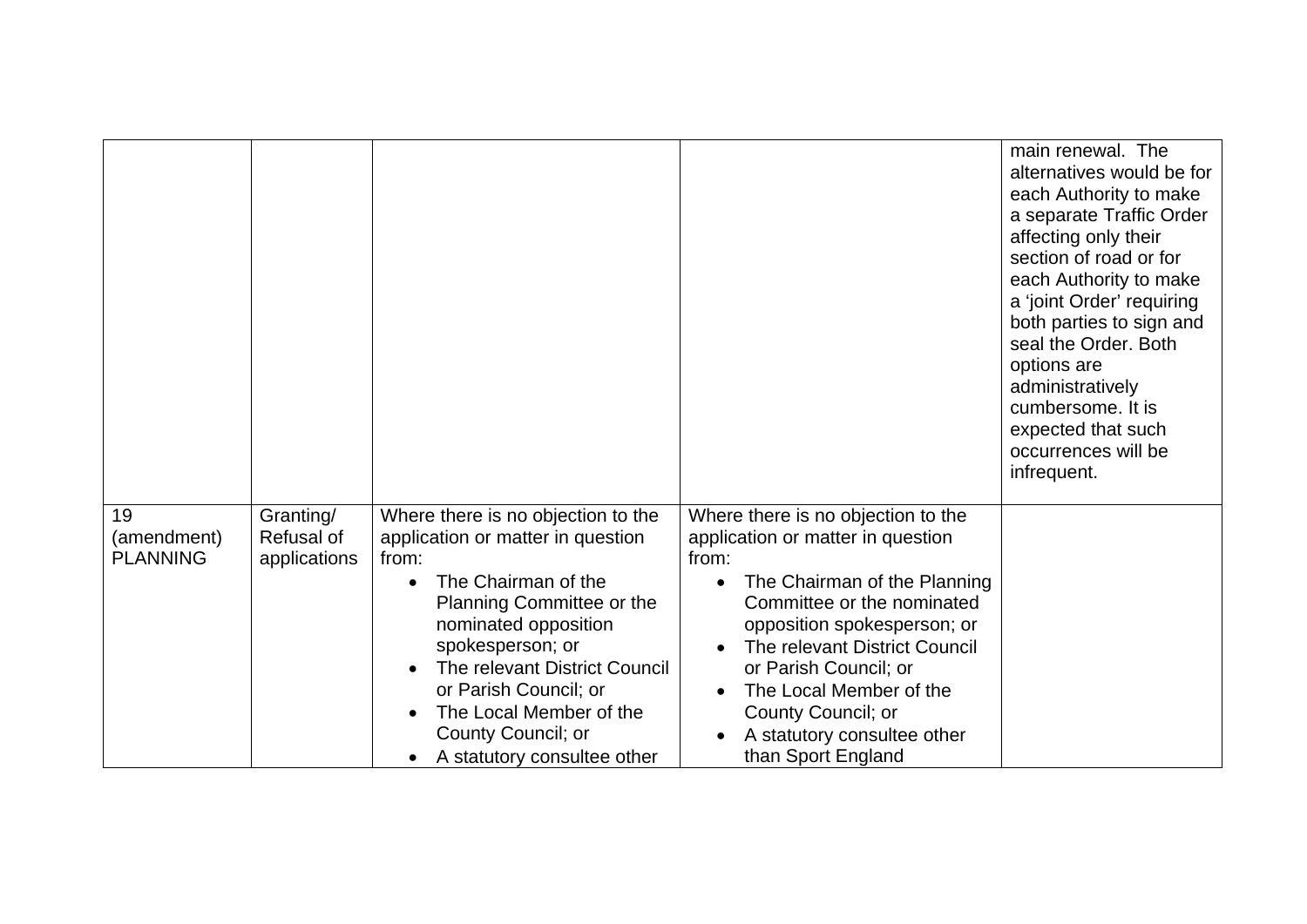|  | than Sport England<br>and no more than four letters of<br>objection on planning grounds<br>have been received (or such<br>objection does not amount to a<br>material planning consideration)<br>then the Director may (subject at<br>the Director's discretion to consult<br>with the Chairman or Vice-<br>Chairman of the Planning<br>Committee) decide to: | and no more than four<br>representations raising<br>objections on material<br>planning grounds have been<br>received, then the Director<br>may (subject to the director's<br>discretion to consult with the<br>Chairman or Vice-Chairman<br>of the Planning Committee)<br>decide to: | As the approval of<br><b>Schemes of Conditions</b><br>are similar to the<br>decisions to grant<br>planning permissions                                                                |
|--|--------------------------------------------------------------------------------------------------------------------------------------------------------------------------------------------------------------------------------------------------------------------------------------------------------------------------------------------------------------|--------------------------------------------------------------------------------------------------------------------------------------------------------------------------------------------------------------------------------------------------------------------------------------|---------------------------------------------------------------------------------------------------------------------------------------------------------------------------------------|
|  | Grant planning permission<br>$\bullet$<br>for the County Council's<br>own development other than<br>those relating to proposals<br>of the relevant Portfolio<br>Holder                                                                                                                                                                                       | Grant planning permission for<br>the County Council's own<br>development                                                                                                                                                                                                             | As this would be<br>impracticable as the<br><b>Cabinet Members now</b><br>have a wide range of<br>responsibilities, e.g.<br>planning and waste<br>management/planning<br>and highways |
|  | Grant planning permission<br>$\bullet$<br>for minerals and waste<br>developments which do not<br>involve the development of<br>a substantial new site or the<br>significant extension of an<br>existing site                                                                                                                                                 | Grant planning permission for<br>minerals and waste<br>developments, including the<br>approval of Schemes of<br>Conditions under the<br>Environment Act which do not<br>involve the development of a<br>substantial new site or the                                                  |                                                                                                                                                                                       |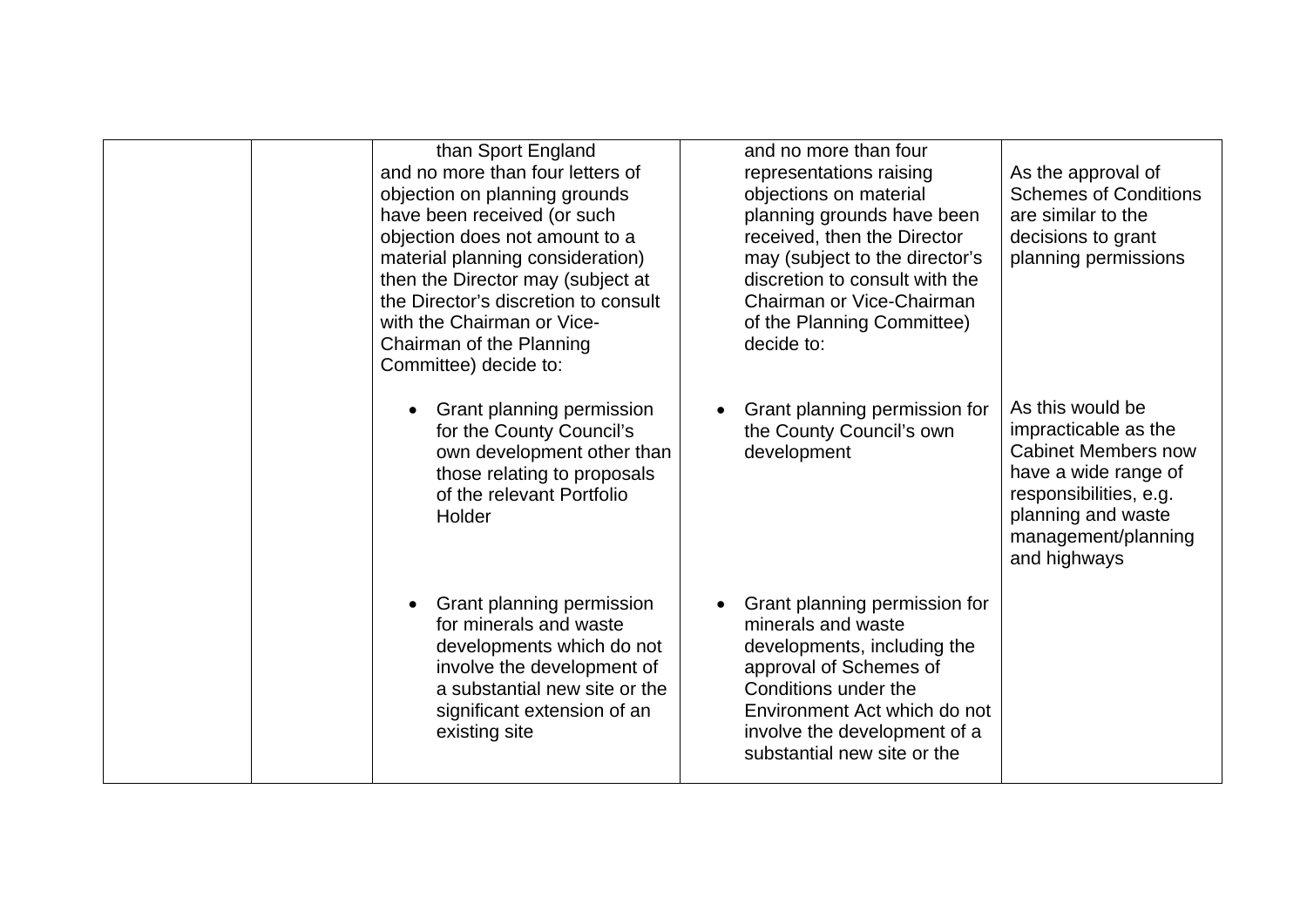|  |                                                                                                                                                                                                                                                    | significant extension of an<br>existing site                                                                                                                                                                                                                                                                                                                                                            |                                                                                                                                                         |
|--|----------------------------------------------------------------------------------------------------------------------------------------------------------------------------------------------------------------------------------------------------|---------------------------------------------------------------------------------------------------------------------------------------------------------------------------------------------------------------------------------------------------------------------------------------------------------------------------------------------------------------------------------------------------------|---------------------------------------------------------------------------------------------------------------------------------------------------------|
|  | Refer applications for the<br>$\bullet$<br><b>County Council's own</b><br>development to the<br>Secretary of State where<br>the application involves a<br>Listed Building or<br>development in the Green<br>Belt or Sport England have<br>objected | Refer applications to the<br>Secretary of State when<br>necessary in accordance with<br>the relevant regulations<br>where the application involves<br>Green Belt development,<br>development outside town<br>centres, world heritage sites<br>development, playing fields<br>development or flood risk<br>area development in<br>accordance with the relevant<br>statutory consultation<br>arrangements | As the regulations have<br>changed                                                                                                                      |
|  | To grant or refuse a<br>$\bullet$<br><b>Certificate of Lawfulness</b><br>(CLU) for minerals and/or<br>waste development                                                                                                                            |                                                                                                                                                                                                                                                                                                                                                                                                         | Moved to Item 20                                                                                                                                        |
|  | Where there is a material<br>planning objection to the<br>application or matter in<br>question to refuse planning<br>permission for minerals or<br>waste development except                                                                        | To refuse planning<br>permission or not approve the<br>matter in question, except in<br>the case of a substantial new<br>site or the significant<br>extension of an existing site                                                                                                                                                                                                                       | As the wording is<br>unnecessary. The<br>reasons must always be<br>as a result of material<br>planning objections or<br>due to a lack of<br>information |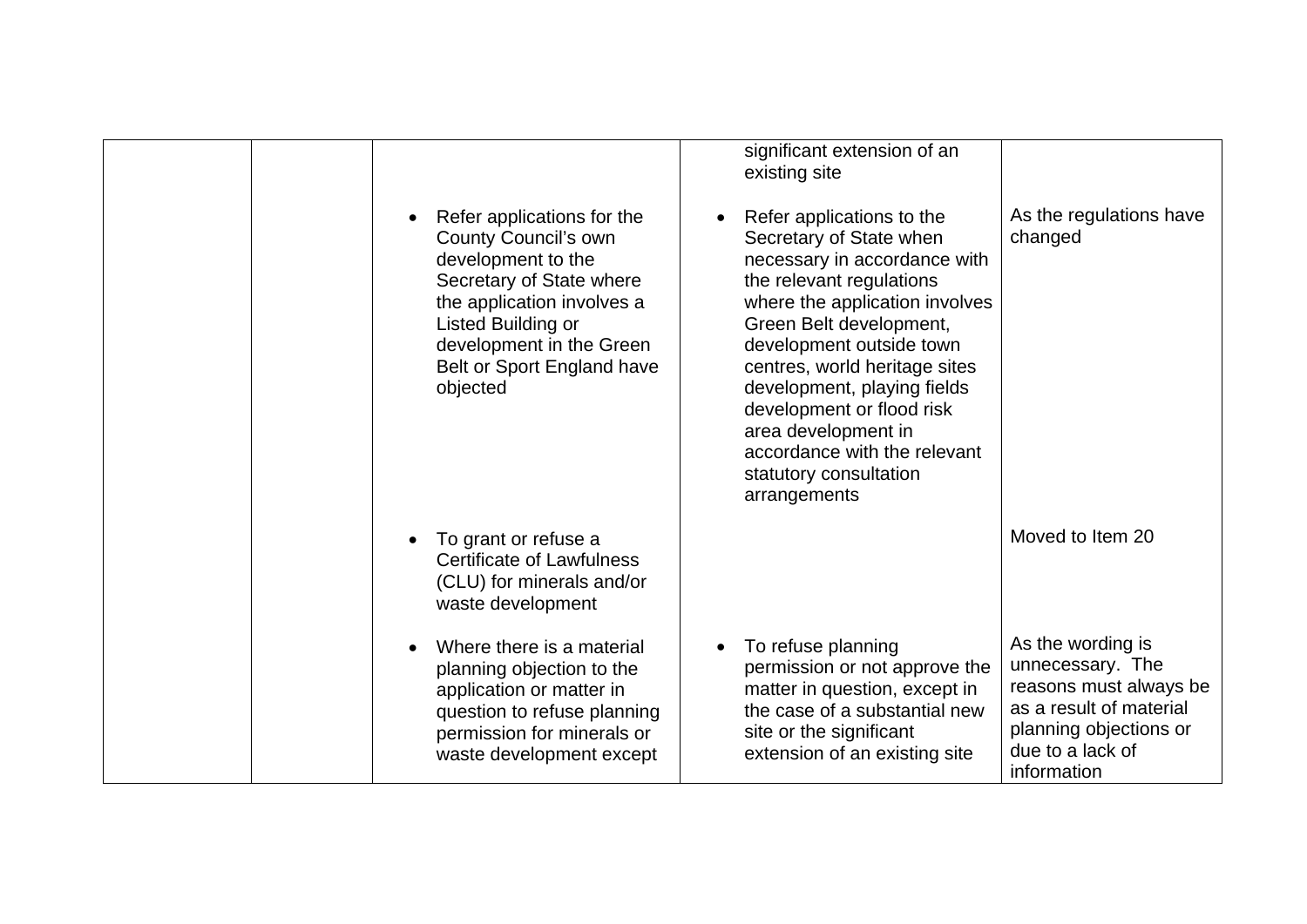|                                      |                                           | in the case of a substantial<br>new site or the significant<br>extension of an existing site                                                                                                              |                                                                                                                                                                                                                                                                                                                                                                                                  |                                                                                                            |
|--------------------------------------|-------------------------------------------|-----------------------------------------------------------------------------------------------------------------------------------------------------------------------------------------------------------|--------------------------------------------------------------------------------------------------------------------------------------------------------------------------------------------------------------------------------------------------------------------------------------------------------------------------------------------------------------------------------------------------|------------------------------------------------------------------------------------------------------------|
| 20a (new)<br><b>PLANNING</b>         | Signing of<br>decision<br>notices         |                                                                                                                                                                                                           | To sign decision notices following<br>the decision of the Planning<br>Committee or (as authorised) by<br>officers                                                                                                                                                                                                                                                                                | As the organisation now<br>has a flatter<br>management structure<br>and to improve clarity                 |
| 23<br>(amendment)<br><b>PLANNING</b> | Approval of<br>Reserved<br><b>Matters</b> | To approve matters reserved for<br>later approval following consent in<br>principle given by the Planning<br>Committee or detailed submissions<br>pursuant to conditions imposed by<br>the County Council | In relation to County Council<br>planning permissions, to approve,<br>subject to the limitations referred to<br>in 19 above:<br><b>Reserved Matters following</b><br>the grant of outline planning<br>permission<br>Details submitted pursuant to<br>conditions imposed by the<br>planning permissions<br>Minor material amendments<br>and non-material<br>amendments to planning<br>permissions | As there are new forms<br>of approval that were<br>not previously catered<br>for and to improve<br>clarity |
| 25<br>(amendment)<br><b>PLANNING</b> | Env<br>Impact<br>Assessment               | To take decisions on the need for<br>An environmental<br>assessment in relation to a<br>particular<br>application/scheme of<br>conditions/planning or                                                     | In relation to a particular<br>application/scheme of<br>conditions/planning or enforcement<br>appeal to<br>Issue a 'screening opinion' on<br>the need for an environmental                                                                                                                                                                                                                       | To improve clarity                                                                                         |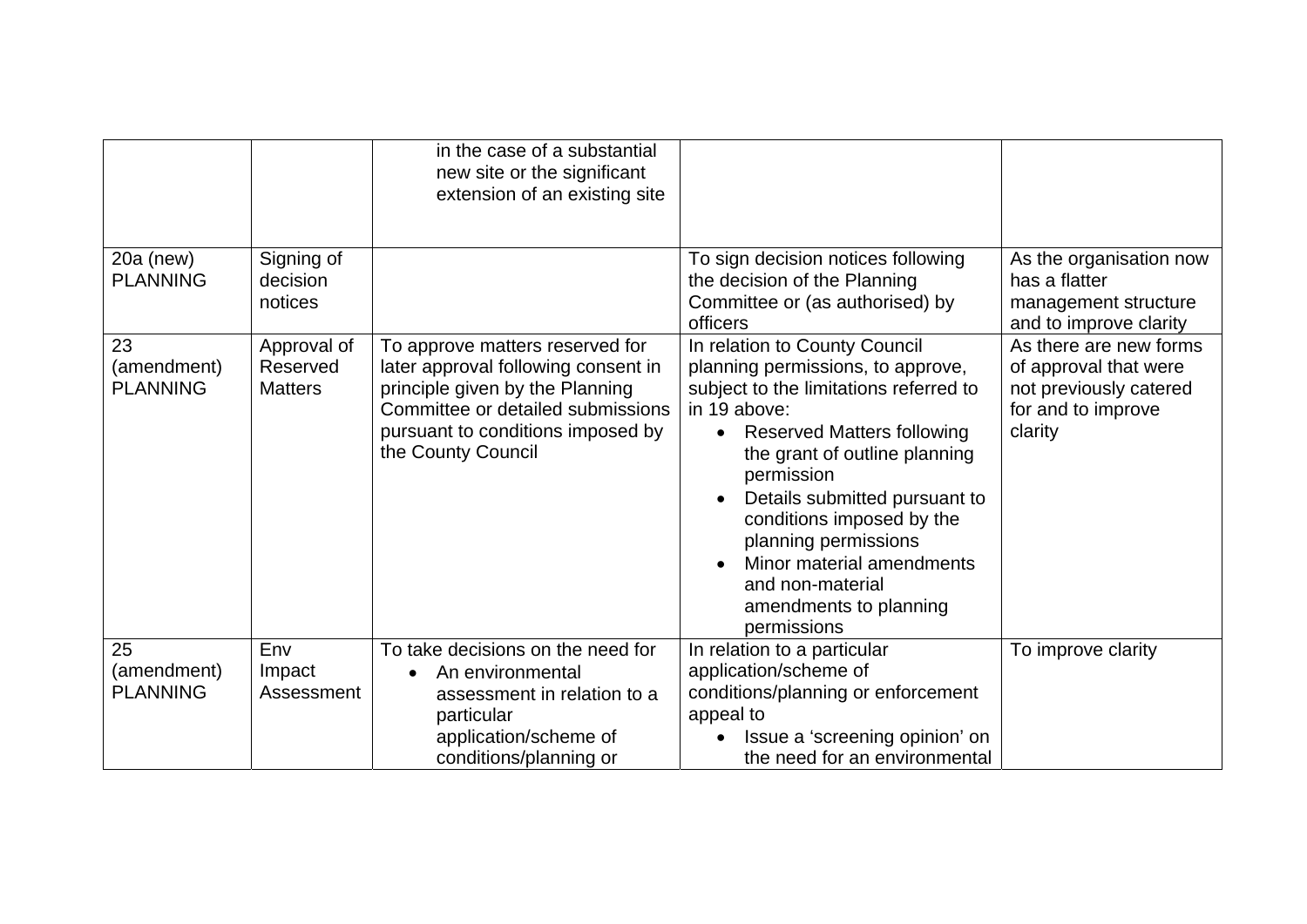|                                                 |                                    | enforcement appeal<br>And reasons for issuing a<br>screening opinion<br>Matters to be covered in a scoping<br>opinion | impact assessment<br>Issue a 'scoping opinion' on<br>the range of matters to be<br>addressed in the<br><b>Environmental Impact</b><br>Assessment                                                                                                                                                                                                                                                                                                                                                                                                                         |                                                                                                                                                                                                                                                                                                                                                                                                                                                                                                                                                                                |
|-------------------------------------------------|------------------------------------|-----------------------------------------------------------------------------------------------------------------------|--------------------------------------------------------------------------------------------------------------------------------------------------------------------------------------------------------------------------------------------------------------------------------------------------------------------------------------------------------------------------------------------------------------------------------------------------------------------------------------------------------------------------------------------------------------------------|--------------------------------------------------------------------------------------------------------------------------------------------------------------------------------------------------------------------------------------------------------------------------------------------------------------------------------------------------------------------------------------------------------------------------------------------------------------------------------------------------------------------------------------------------------------------------------|
| 44a (new)<br><b>PUBLIC</b><br><b>PROTECTION</b> | Health and<br>Safety<br>Inspectors |                                                                                                                       | By virtue of section 19 of the Health<br>and Safety at Work Act 1974, to<br>appoint as inspectors such persons<br>having suitable qualifications as<br>necessary for carrying into effect the<br>relevant statutory provisions, and<br>may terminate any appointment<br>under this section. (Every<br>appointment of a person as an<br>inspector under this section shall be<br>made by an instrument in writing<br>specifying which of the powers<br>conferred on inspectors by the<br>relevant statutory provision shall be<br>exercisable by the person<br>appointed) | Officers need to<br>exercise powers under<br>the Health and Safety at<br>Work Act 1974 in cases<br>where there are serious<br>safety breaches and a<br>continuance is likely to<br>be hazardous. Officers<br>have the power to serve<br>an improvement or<br>prohibition notice on a<br>premise or seize articles<br>to render them safe.<br>These powers are<br>usually used in relation<br>to the storage of<br>fireworks and<br>petroleum. Under<br>section 19 of the Act<br>officers must be<br>specifically appointed as<br>Inspectors in order to<br>utilise the powers. |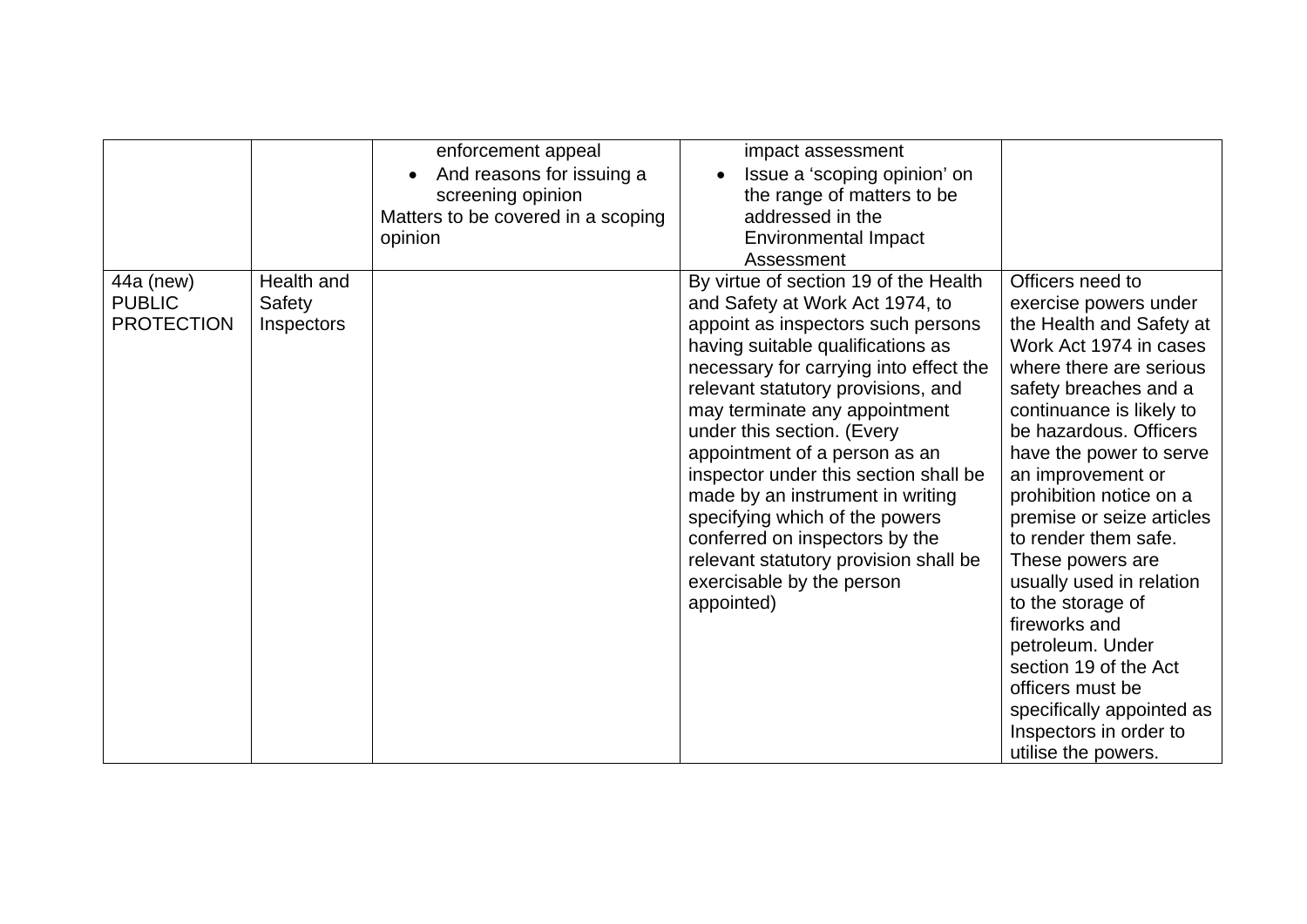| 48a (new)<br><b>PUBLIC</b><br><b>PROTECTION</b> | Surveillance<br>and<br>Information<br>gathering | To designate staff to appear in court<br>in relation to applications for the use<br>of surveillance and information<br>gathering techniques for the purpose<br>of preventing or detecting crime | The Regulation of<br><b>Investigatory Powers</b><br>Act 2000 (RIPA) has<br>been amended by The<br><b>Protection of Freedoms</b><br>Act 2012. The effect of<br>the change is to require<br>all applications for<br><b>Directed Surveillance</b><br>and Access to<br><b>Communications Data</b><br>to be authorised by a<br>magistrate in the same<br>manner as the<br>application for a<br>warrant. The delegation<br>is necessary to<br>authorise an<br>investigating officer to<br>appear before the<br>magistrate to make the<br>application. The RIPA<br>powers can only be<br>used for serious<br>offences (those<br>attracting a custodial<br>sentence of 6 months or<br>more) including the sale |
|-------------------------------------------------|-------------------------------------------------|-------------------------------------------------------------------------------------------------------------------------------------------------------------------------------------------------|--------------------------------------------------------------------------------------------------------------------------------------------------------------------------------------------------------------------------------------------------------------------------------------------------------------------------------------------------------------------------------------------------------------------------------------------------------------------------------------------------------------------------------------------------------------------------------------------------------------------------------------------------------------------------------------------------------|